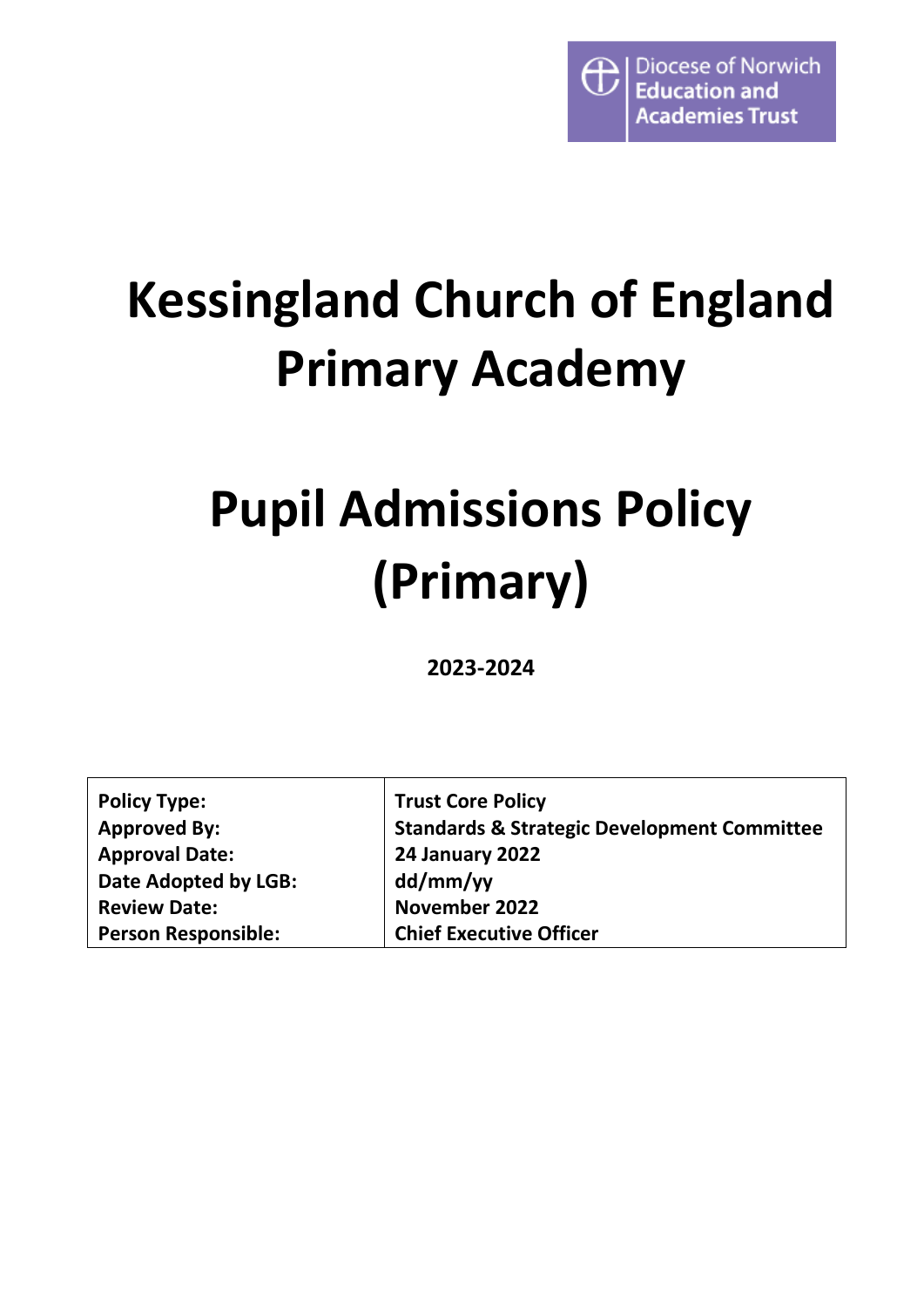## <span id="page-1-0"></span>**Summary of Changes**

| Page<br>Ref. | <b>Section</b>                                | Amendment                                                                                                                                                                                                                                                    | Date of<br>Change |
|--------------|-----------------------------------------------|--------------------------------------------------------------------------------------------------------------------------------------------------------------------------------------------------------------------------------------------------------------|-------------------|
| All          | All                                           | Dates moved forward by one year                                                                                                                                                                                                                              | Nov 2021          |
| All          | All                                           | References to School Admission Code 2014 changed to School<br><b>Admission Code 2021</b>                                                                                                                                                                     | Nov 2021          |
| 5            | 3                                             | Addition of 'Reception Year to clarify that PAN only applies to<br>the relevant age group (School Admissions Code 2021)                                                                                                                                      | Sept 2021         |
| 6            | 6                                             | Wording amended for item 1 of oversubscription criteria - now<br>includes children who appear to the Admissions Authority to<br>have been in state care outside of England but ceased to be so<br>as a result of being adopted (School Admissions Code 2021) | Sept 2021         |
| 6            | 6. Admissions<br>oversubscription<br>criteria | EHCP plans sit above oversubscription criteria as they are a<br>separate process so this has been removed from the<br>oversubscription criteria and included in the first paragraph of<br>this section                                                       | Jan 2021          |
| 13           | Appendix 2                                    | First bullet point amended to show Suffolk County Council<br>rather than Norfolk County Council                                                                                                                                                              | Jan 2021          |
| 14           | Appendix 2                                    | Reference to the Data Protection Action 1998 has been<br>updated to reference General Data Protection Regulations<br>2018 (GDPR)                                                                                                                             | Jan 2021          |
| 6            | 6. Admissions<br>oversubscription<br>criteria | Section updated in line with new Diocese of Norwich<br>Admissions Guidance.                                                                                                                                                                                  | Sept 2020         |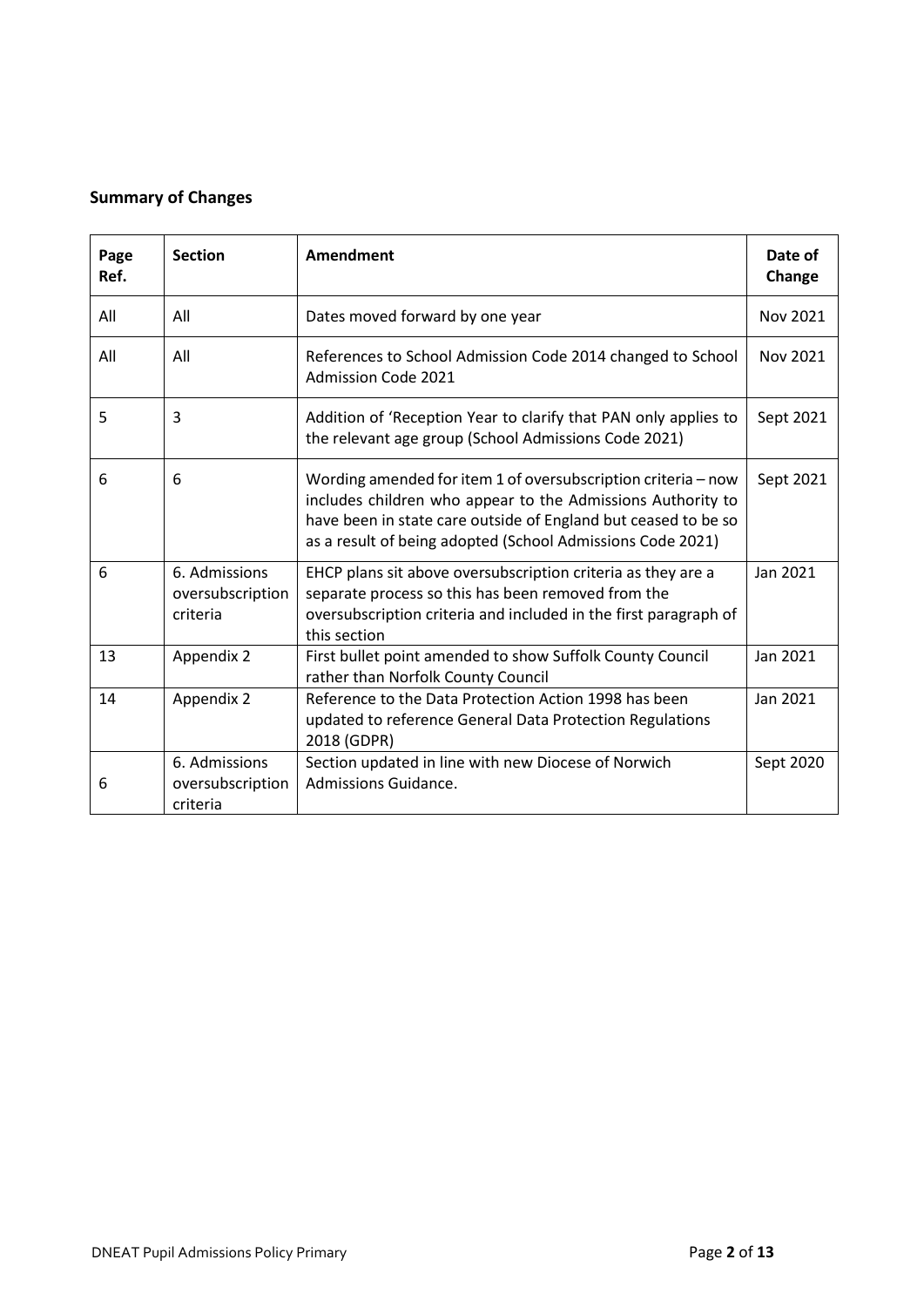## **Contents**

| 5. How parents can apply for their child to be admitted to the Reception Class of our |  |
|---------------------------------------------------------------------------------------|--|
|                                                                                       |  |
|                                                                                       |  |
|                                                                                       |  |
|                                                                                       |  |
|                                                                                       |  |
|                                                                                       |  |
|                                                                                       |  |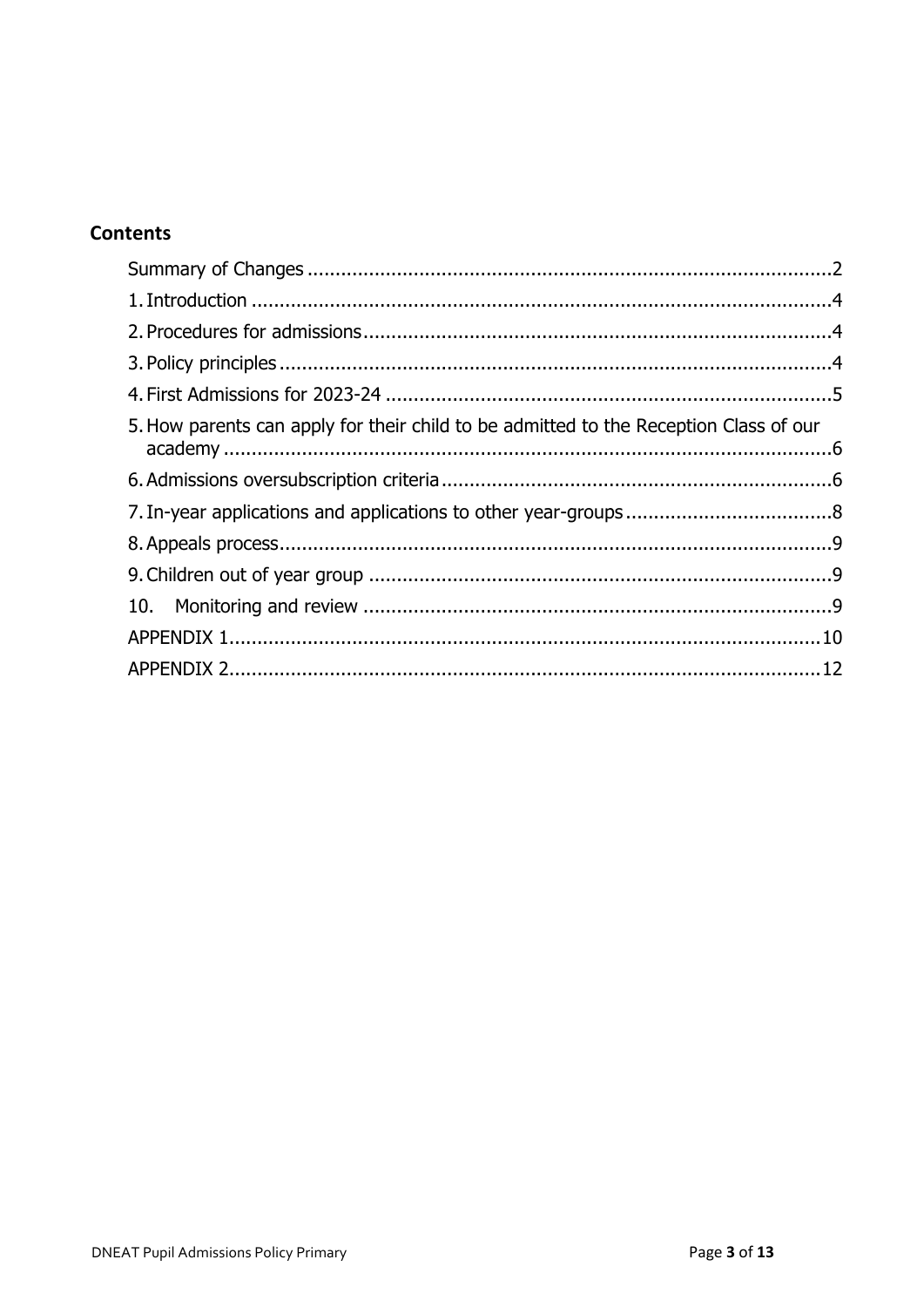#### <span id="page-3-0"></span>**1. Introduction**

The Diocese of Norwich Education and Academies Trust (the "Trust") is accountable for all policies across its Academies. All policies, whether relating to an individual academy or the whole Trust, will be written and implemented in line with our ethos and values as articulated in our prospectus. We are committed to the provision of high quality education in the context of the Christian values of responsibility, respect and dignity where individuals are valued, aspirations are high, hope is nurtured and talents released.

Kessingland Church of England Primary Academy is an academy within the Diocese of Norwich Education and Academies Trust. The Trust is the Admissions Authority for the academy and is committed to considering all applications fairly and equally. In line with the Trust's Scheme of Delegation the Local Governing Body (LGB) is responsible for consultation, application decisions and for administering any appeals. All admissions are made through the process coordinated by the relevant Local Authority.

This Admissions Policy is subject to a statutory public consultation and conforms to the 2021 Schools Admissions Code and the Schools Standards and Framework Act 1998, as revised by the Education Act of 2002. The policy should be read in conjunction with admissions documentation provided by your home Local Authority. The Trustees of DNEAT and Local Governors have made every effort to ensure that these arrangements comply with the School Admissions Code 2021 and all relevant legislation.

This policy references guidance from both Norfolk and Suffolk County Councils as these will be the appropriate Local Authorities for the vast majority of parents [see Appendix 1 for definition of parent] applying for places in academies within the Diocese of Norwich's boundaries which extend beyond the county of Norfolk and include parts of Suffolk.

#### <span id="page-3-1"></span>**2. Procedures for admissions**

Admissions to all DNEAT academies are made through the process led by Norfolk (or Suffolk) County Council's admission team (see section 5 below for web links to the guidance). This policy gives you details of how to apply for admission to Kessingland Church of England Primary Academy as well as the admission principles followed by the academy as set out by DNEAT. The procedures relating to each type of admission are set out in the relevant section.

#### <span id="page-3-2"></span>**3. Policy principles**

We seek to be an inclusive academy, welcoming children from all backgrounds and of all abilities and this admissions policy reflects this. A child's level of achievement or specific needs are not a barrier to admission to the academy.

Once a place has been offered we will seek to discuss children and their individual needs with parents before they are admitted to the academy and seek to make any reasonable adjustments to accommodate all children.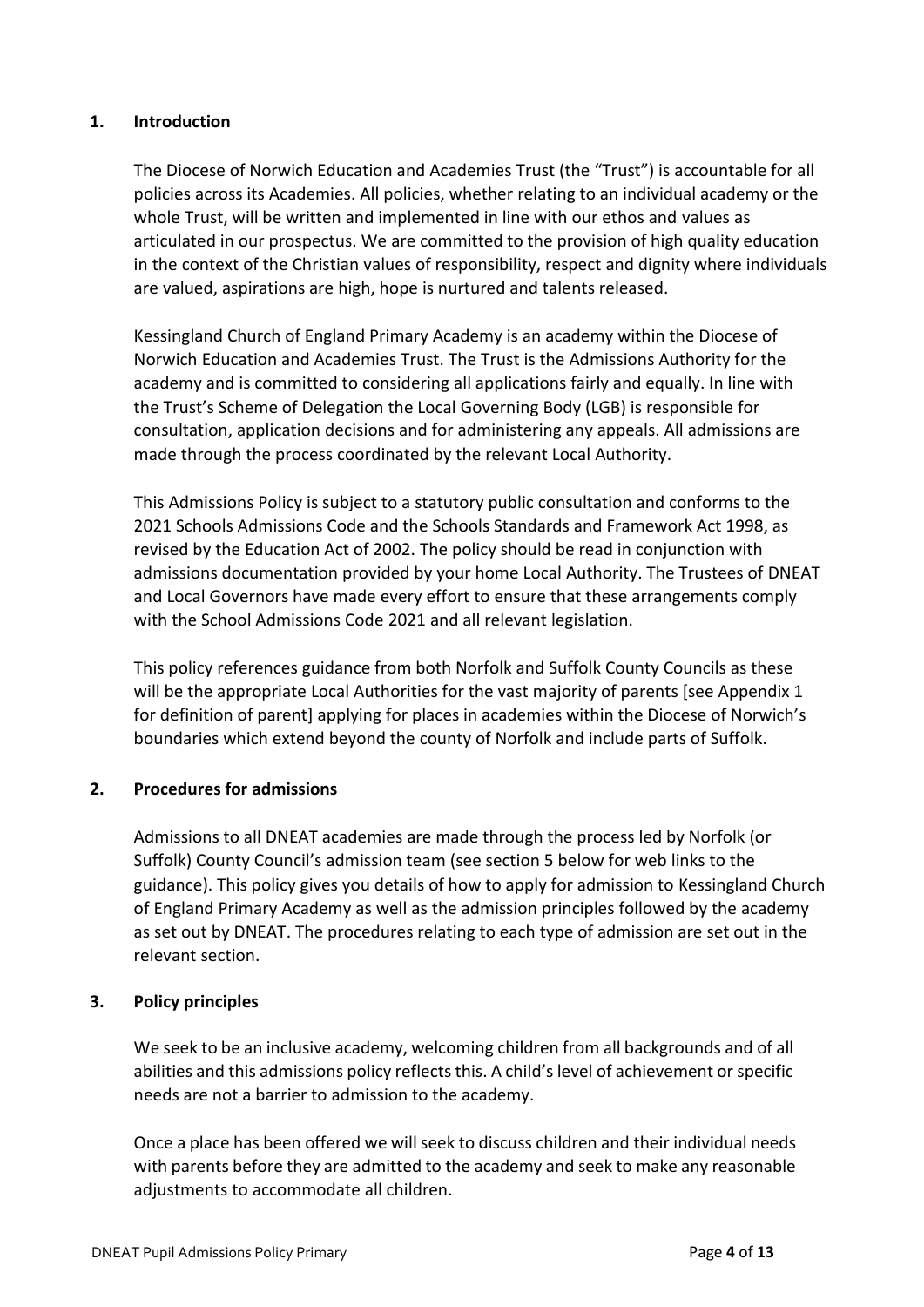We seek to follow all relevant legislation regarding admissions, including in the setting and application of our over-subscription criteria (see section 6).

We believe that ideally each child should be admitted to the school of their parents' choice. However, the school buildings cannot accommodate an unlimited number of children and excessive class sizes are detrimental to the education of the children in the class. The Published Admissions Number for the **Reception Year** in this school is 45. The academy will not usually admit children in to classes if their admission would cause the class size to increase above legal or practical limits, or the Published Admissions Number to be breached.

#### <span id="page-4-0"></span>**4. First Admissions for 2023-24**

Children enter school at the start of the school year in which they become five, so children born between 1 September 2018 and 31 August 2019 will begin school in September 2023. A fulltime place will be offered from September for all children as detailed in the admission authorities code (Paragraph 2.17)

#### *Deferment*

Where parents are offered a place for their child in the Reception Year, the law allows them to either to take up the offer full-time in September, or ask to take up the offer parttime or defer entry. If a parent wishes to defer entry to later in the year the place will be held open until the child starts school. However, parents must take up the full-time place no later than the beginning of the term after the child's fifth birthday and must in any case take up the place before the end of the school year for which the original application was accepted.

Parents are responsible for contacting the Headteacher to discuss deferring the place.

It is expected that children will be admitted only at the beginning of term unless there are exceptional circumstances*.*

For children born between 01 April and 31 August 2019 ('summer born children'), admission may only be deferred until April 2024. Parents with children born between these dates would not be breaking the law by not admitting them to school until September 2024, but schools may not keep places open for the whole of the reception year until September 2024. Such parents would need to re-apply for a place from September 2023.

For summer born children parents have the right to request consideration for their child to be admitted to reception class in September 2024. Admission authorities will consider requests to defer admission in accordance with Admissions Code (para 2.17 and 2.18).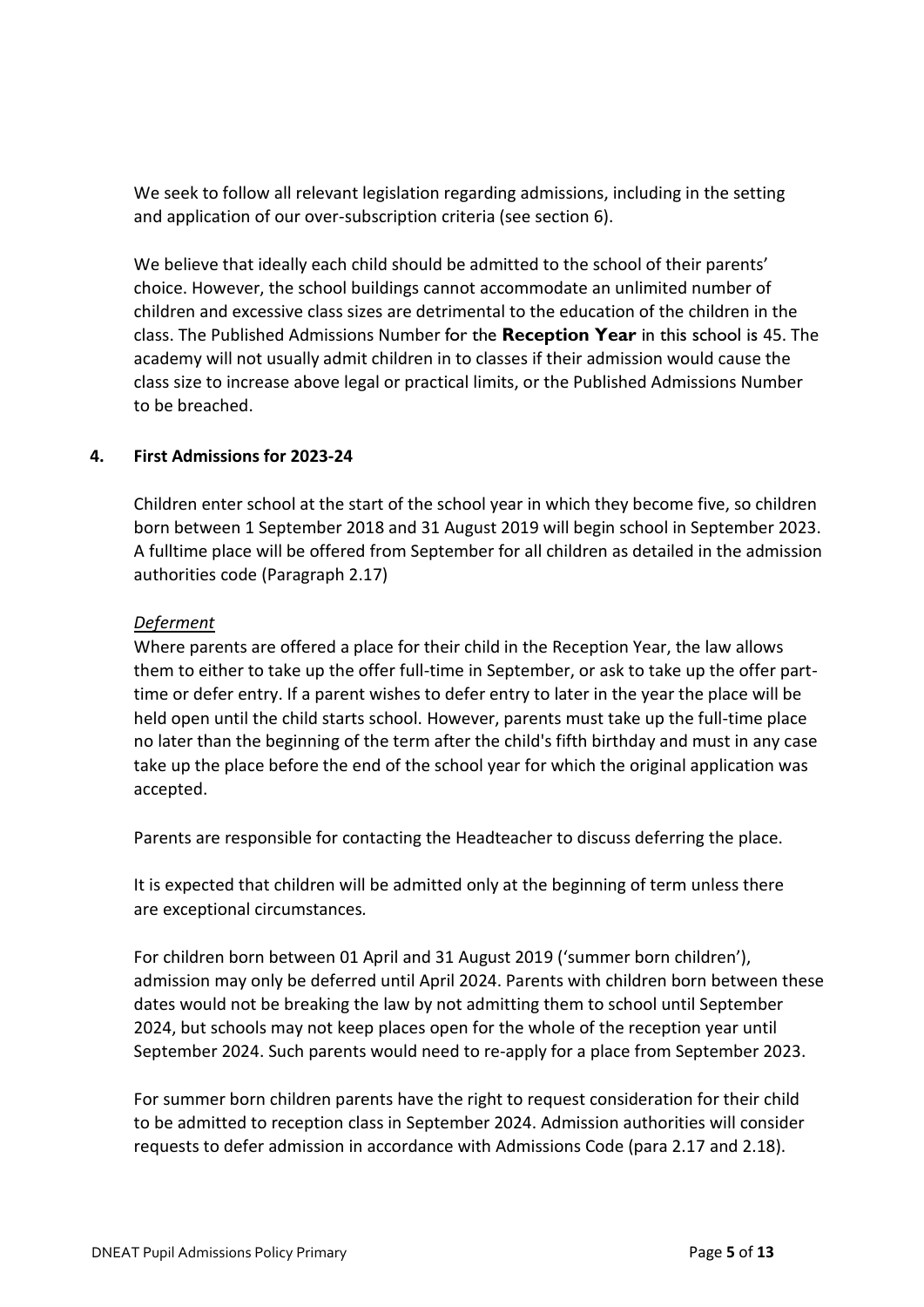#### <span id="page-5-0"></span>**5. How parents can apply for their child to be admitted to the Reception Class of our academy**

Parents can apply online or by using a paper-based application form.

Completed paper application forms should be returned to The Admissions Team, Suffolk County Council, Endeavour House, 8 Russell Road, Ipswich IP1 2BX.

Parents can apply online, and find further information, at:

Suffolk - <https://www.suffolk.gov.uk/admissions>

Applications for Reception Class admission September 2023 to August 2024 (i.e. for children born 1st September 2018 to 31st August 2019) must be received by Norfolk or Suffolk County Councils by 15th January 2023. Second and late applications will be considered according to criteria and dates set out on Suffolk County Councils' admission's web page (follow previous link).

Applications are processed by Suffolk County Council on behalf of DNEAT and decision letters are sent to all applicants on 16th April 2023 (or next working day).

#### <span id="page-5-1"></span>**6. Admissions oversubscription criteria**

A child who has an Education Health and Care Plan naming the school or academy is required to be admitted.

Where the Academy is oversubscribed (there are more applicants than places available) places will be allocated in accordance with the following criteria and in the following order of priority.

- 1. Looked after children (children in care) and all previously looked after children, including those children who appear (to the admission authority) to have been in state care outside of England and ceased to be in state care as a result of being adopted. Previously looked after children are children who were looked after but ceased to be so because they were adopted (or became subject to a child arrangements order or special guardianship order
- 2. Siblings of children already at the school living in the catchment area [for the definition of sibling and catchment area refer to items 2 and 3 in the *definitions* section of the Appendix 1]
- 3. Residence within the catchment area of the school [for explanation of resident refer to item 2 in the *clarifications* section of Appendix 1. For explanation of catchment area refer to item 3 in the *definitions* section of Appendix 1].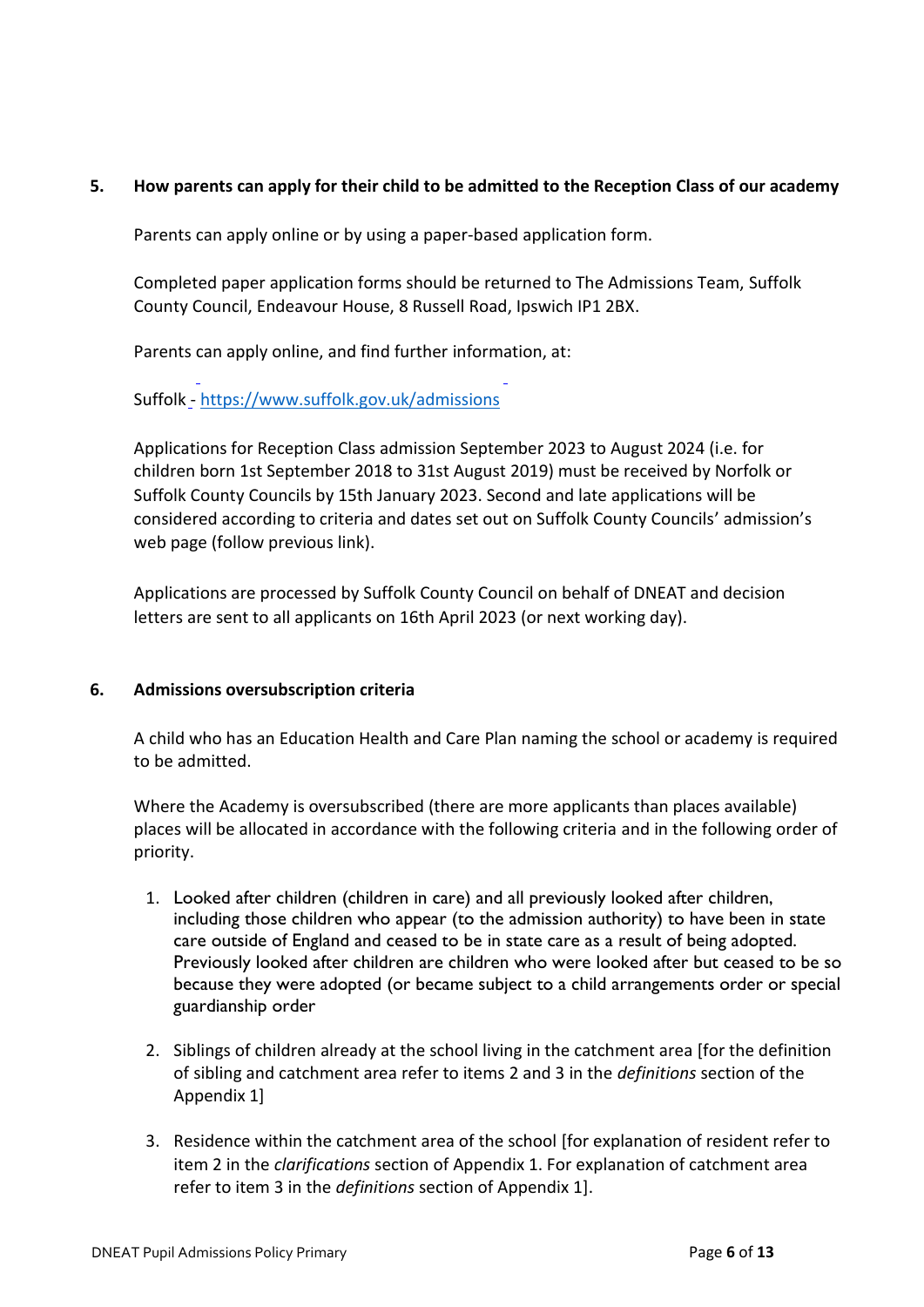- 4. Siblings of children already at the school living out of catchment [for definition of sibling and catchment area refer to items 2 and 3 in *definitions* section of Appendix 1].
- 5. Children living out of the catchment area who have a faith and / or whose parents are committed Church members and wish them to receive an education in a school with a Church of England foundation [for explanation of committed Church member refer to item 3 in *clarifications* section of Appendix 1]. They should support this application by completing the Supplementary Information Form (SIF) in Appendix 2. Within this criterion the following hierarchy will be applied:
	- I. Anglican
	- II. Other Christian denomination
	- III. Other organised religions

For further information and advice on this criterion refer to items 5 and 6 in the *clarifications* section of Appendix 1.

- 6. Children of staff where:
	- I. a member of staff has been employed at the school for two or more years at the time at which the application for admission to the school is made and/or
	- II. the member of staff is recruited to fill a vacant post where there is a demonstrable skill shortage
- 7. Children who are due to transfer and live outside the area served by the school who attend a school within DNEAT at the opening date of the admissions round.
- 8. Resident out of the catchment area of the school [for explanation of resident and catchment area refer to items 2 and 3 in the *clarifications* section of Appendix 1]

In the event of the having to use a tie-breaker to distinguish between two or more applications of equal strength, the child living the **shortest distance** from home to school in a straight line as the crow flies route should have priority [for explanation of shortest distance refer to item 4 in the *clarifications* section of Appendix 1].

If the School / Academy Trust's decision is not to grant a place for your child, you have the right to appeal against its decision. You will be sent information on how to appeal.

All unsuccessful applicants are placed on a waiting list that is maintained in the rank order of the oversubscription criteria (taking into account the distance tie-breaker if appropriate). This does mean that the position of applicants on the list could change during the lifetime of the waiting list. If, at any time, the number of pupils to be admitted falls below the PAN then the available place(s) will be offered to the applicant(s) at the top of the waiting list. This waiting list ceases to be valid on 31 December 2023.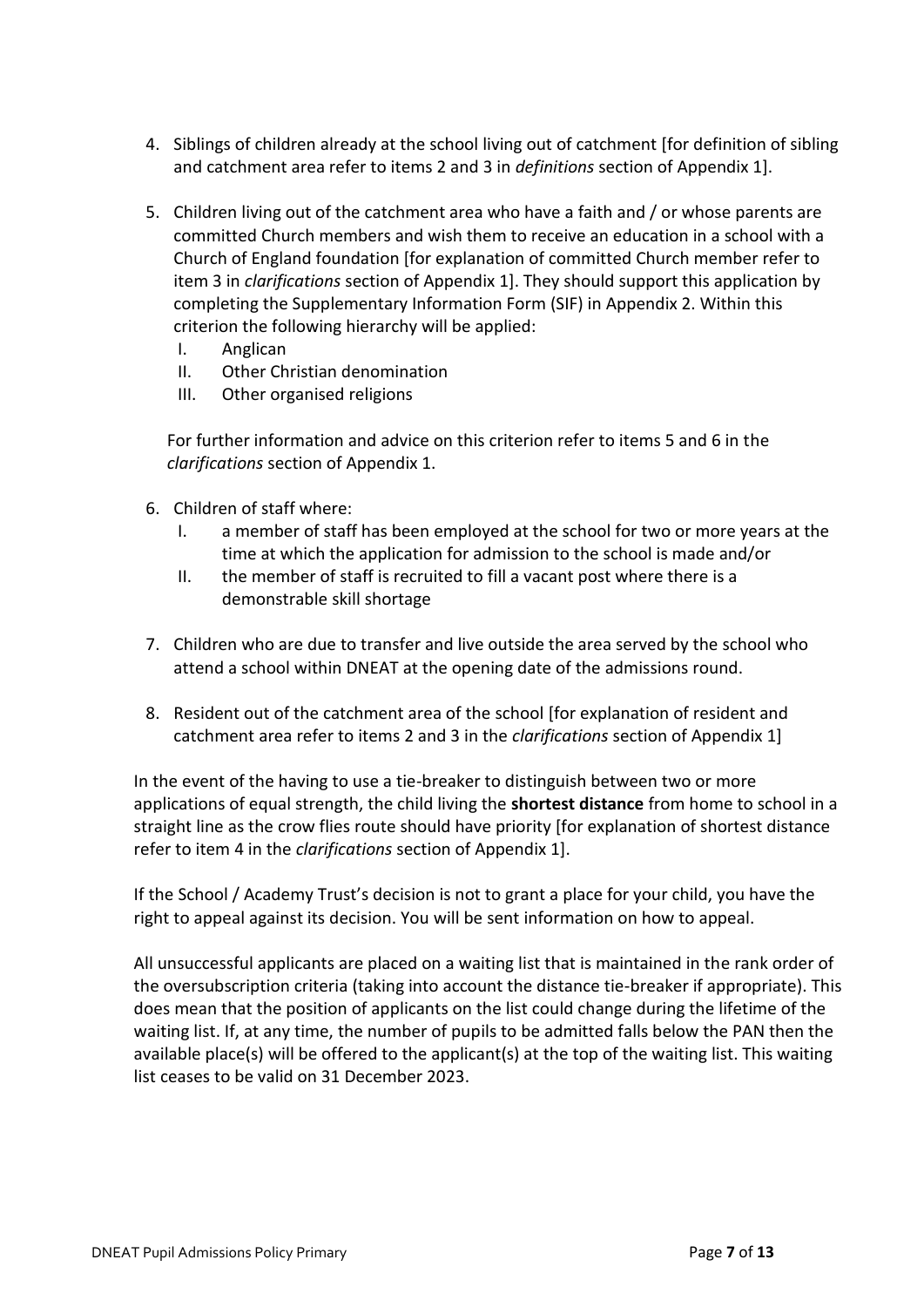#### <span id="page-7-0"></span>**7. In-year applications and applications to other year-groups**

The Governors follow the accepted procedures agreed with Suffolk County Council in considering applicants at all other times of the year. The PAN of 45 per year group, as well as the upper limit on class sizes, is maintained (as far as possible) throughout the school. Governors apply the oversubscription criteria where necessary. No waiting lists are maintained for year groups other than the Reception year.

The following process for in-year application applies:

- 1. Applications are not normally considered more than one term ahead of the date the place is required and only one application per school year is allowed. For full details of the process please refer to the relevant Local Authority's website.
- 2. Parents wishing to transfer their children from one school to another where there is no change of address should, in the first instance, discuss the matter with the Headteacher of their current school before applying for another school or academy. (see also item 8 below)
- 3. Parents who wish to make an in-year application for a place at a Suffolk academy should contact the Local Governing Body of the academy – Suffolk County Council do not administer in-year admissions.
- 4. When a place becomes available in a year group that has been full at this academy, any applicant refused a place for that school year in the last 15 school days and any applicant for whom an appeal has been lodged and is still to be heard, will be considered alongside any new applications. The place will be offered to the pupil ranked highest in accordance with the oversubscription criteria. The Academy is responsible for recording recent applications within the 15 school day period and managing this part of the process.
- 5. All applications will be processed by DNEAT's Suffolk academies within 15 school-days and the decision communicated by writing.
- 6. If the number of applications exceeds the number of places available the Local Governing Body will use the published oversubscription criteria (see earlier in policy) to determine the offer of places. Any unsuccessful applicant has the right to appeal the decision to an independent panel and details of how to do this will be included in the decision letter.
- 7. When an offer of a place is made and the child already has a place in a local mainstream school, the place will be offered from the start of the following term. The child will remain on roll at the previous school until they take up the place at this academy.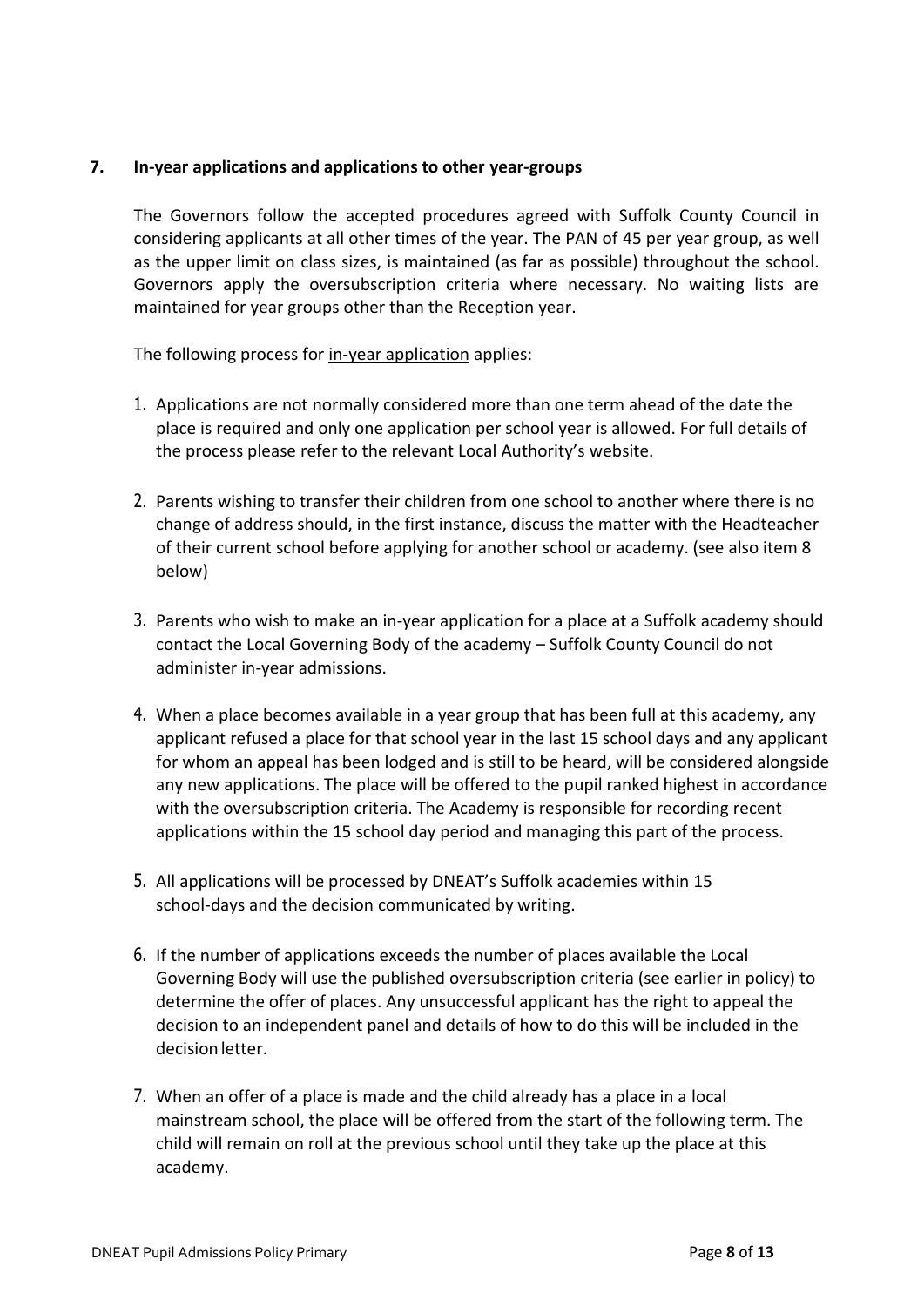#### <span id="page-8-0"></span>**8. Appeals process**

If the decision is not to grant a place for your child, you have the right to appeal against this decision. You will be sent information on how to appeal. Annual Admission round appeals must be heard within 40 school days. In-year appeals must be heard within 30 school days. There is no deadline for the submission of appeals which are independently administered by the Local Governing Body.

Unsuccessful applicants and appellants who are still unable to secure a place at this academy may only submit a fresh application if there has been a significant change in the circumstances of the parent, child or school, for example a house move.

If there is no significant change in circumstances, you can make another application for the following academic year but this will not normally be considered more than one term ahead of the date when you want your child to start at the school.

#### <span id="page-8-1"></span>**9. Children out of year group**

It is expected that children will normally be educated within their chronological year group. However, the Local Governing Body, on behalf of DNEAT, will make decisions on the basis of the circumstances of each case and in the best interests of the child concerned in line with the School Admissions Code (September 2021). A request for admission out of year group can only be considered where the school has places available.

The admissions authority, DNEAT, has delegated authority for this type of admission to this academy's Local Governing Body. You can make a request to the Local Governing Body in writing. This will need to include, where relevant, any supporting evidence. The Local Governing Body will make a decision on the request, taking into account the views of the Headteacher.

The academy will write to you with the outcome including the reasons for the decision. If the request is refused, you should be given the details of how to complain to the school.

#### <span id="page-8-2"></span>**10. Monitoring and review**

This policy will be reviewed by DNEAT and adopted by Local Governing Bodies annually but, in accordance with the 2021 School Admissions Code, will only be subject to public consultation every seven years unless changes are proposed (other than the correction of closing dates and definitions of school years). That consultation will last for a minimum of 6 weeks and will take place between 1 st October and the 3 1 st January of the year before the arrangements are to apply (e.g. for a policy to apply to applications in 2023 – for admission in September 2023 onwards consultation must be completed by 31<sup>st</sup> January 2022). This consultation allows for Parents, other Schools and Academies, the Diocese, Local Authority and the local community to raise any concerns about the proposed admission arrangements.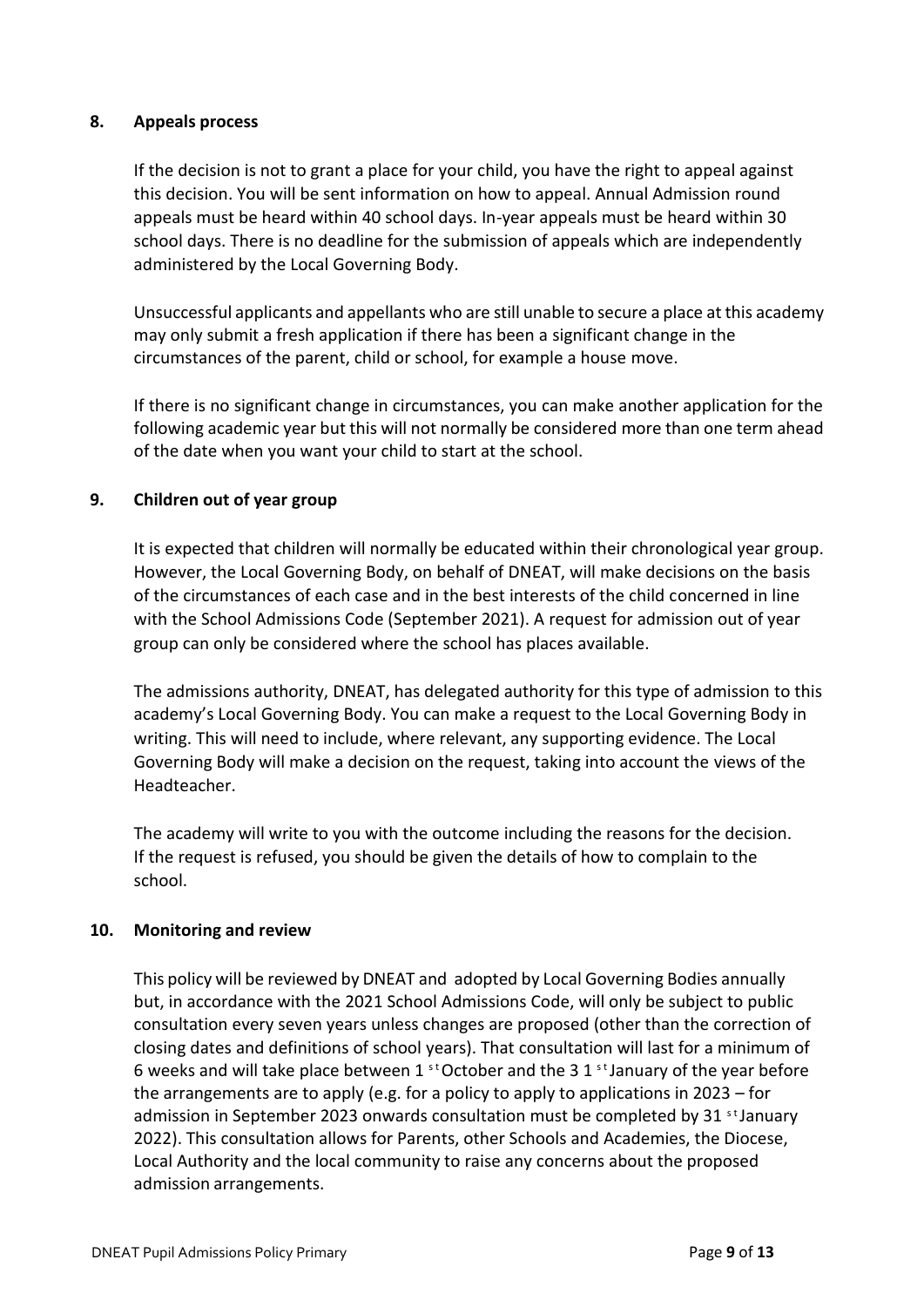#### <span id="page-9-0"></span>**APPENDIX 1**

#### **Definitions:**

- 1. Parent is defined as all people with parental responsibility for the child, including legal guardians
- 2. Sibling: Where the child has a sibling in the school or a sibling has already been offered a place at the school, and where the sibling will still be attending the school at the time of admission but not in the sixth form. The term 'sibling' includes: natural, half, step, and adopted brothers and sisters; a child of the partner of the parent/carer; and children who are fostered into the family. In all these cases, the child and their sibling will both be living at the same address (that is where the child is ordinarily resident) in a single family unit. This means that children from different family units, where those separate families are living together at the same address, are not considered siblings under this criterion.
- 3. Catchment area: All DNEAT's academies prioritise children living in the local area and within the Admissions Policy this is described as the school catchment area. Detailed information regarding catchment areas is available at www.wherellive.norfolk.gov.uk or [www.suffolk.gov.uk/admissions.](http://www.suffolk.gov.uk/admissions)

#### **Clarifications:**

- **1.** The applicant for admission must be the parent or legal guardian of the child for whom admission is sought.
- **2.** Ordinarily resident: By ordinarily resident we mean the place where your child usually lives. We consider this to be where they sleep overnight. We may need proof of this address. If you use another address to give the impression that your child lives at a different address to where they are ordinarily resident, such as a second home or a grandparent's address, so that you have a higher priority for a place at that school; we consider this to be a fraudulent application. Where a child lives at two or more addresses, each for part of the week, the address at which the child is ordinarily resident will be considered to be the address that the child lives at for most of the week (excluding weekends and school holidays). Separate evidence in writing from each parent must be provided to confirm the child's living arrangements at the time of application.

In cases where the child spends an equal proportion of the school week at two or more different addresses, evidence of which is to be considered the main contact address will be required to support the application. Agreement in writing by the parents will be required to state which address is to be used as the ordinarily resident address. This address will then be used when processing all school preferences expressed. It is not acceptable to use one address for one school preference and another address for another school preference.

If we are aware of a parental dispute affecting the application, we may not be able to deal with the application and you may need to seek independent legal advice in order to resolve the matter.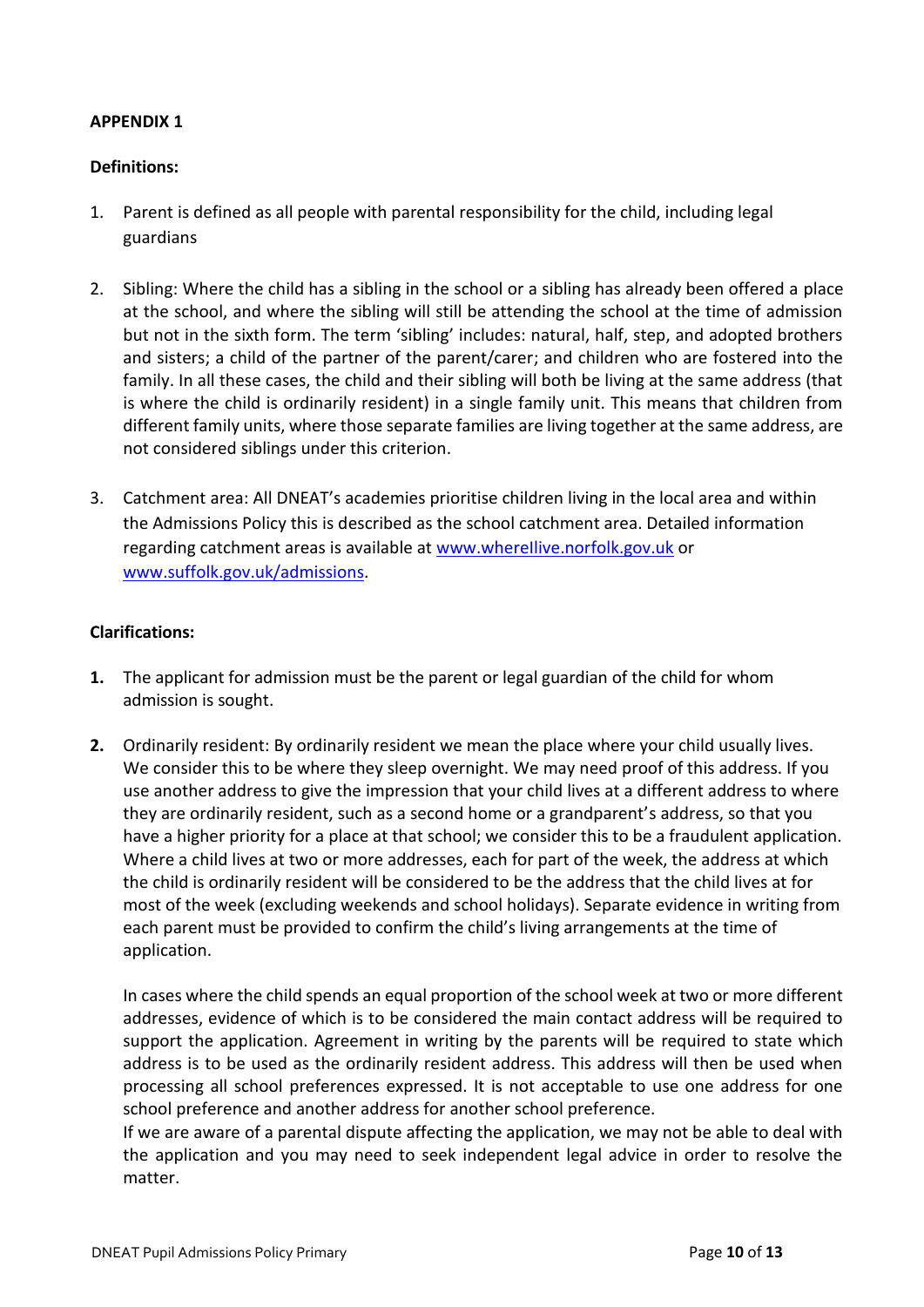We will consider Gypsy, Roma and Traveller children moving into an area as 'Resident' in that area when they apply for a school place.

- **3.** Committed Church member is defined as one who has attended worship at least once a month on average for at least 1 year prior to the date of the application. A completed Supplementary Information Form (SIF) should be submitted to support this (see Appendix 2).
- **4.** We will measure the distance by a straight line ('as the crow flies'). All straight line distances are calculated electronically by the LA using data provided jointly by the Post Office and Ordnance Survey. The data plots the co-ordinates of each property and provides the address-point between which straight line distance is measured and reported to three decimal places. Where there is more than one home within a single building (for example apartments) we will measure to a single point within that building irrespective of where those homes are located.

In the unlikely event of two or more applicants living the same distance and competing for a single place, lots will be drawn by someone independent of the school to determine the successful applicant.

**5.** Other recognised Churches are those in full membership of Churches Together in England (or in full membership of a federation of Churches that is in full membership of Churches Together in England.) or the Evangelical Alliance. Further details can be obtained from the following websites:

<http://www.cte.org.uk/Groups/42314/Home.aspx> <http://www.eauk.org/>

- **6.** Applicants who wish to be considered as committed adherents of other organised religions will be required to show an equivalent level of commitment to that described for Christian applicants and provide a letter signed by their local faith Leader. Other recognised organised religions are Islam, Judaism, Hinduism, Buddhism, Sikhism and Jainism.
- **7.** Multiple births if the final place at the Academy is offered to a twin/triplet etc. and the remaining sibling(s) would ordinarily be refused a place, the Governors will offer places to the remaining sibling(s). It is not the Governors policy to separate twins/triplets etc. even when their admission would breach infant class size legislation.
- **8.** Shared Responsibility: In cases where the child spends an equal proportion of the school week at two or more different addresses, evidence of which is to be considered the main contact address will be required to support the application. Agreement in writing by the parents will be required to state which address is to be used as the ordinarily resident address (see clarification note 2 above). This address will then be used when processing all school preferences expressed. It is not acceptable to use one address for one school preference and another address for another school preference.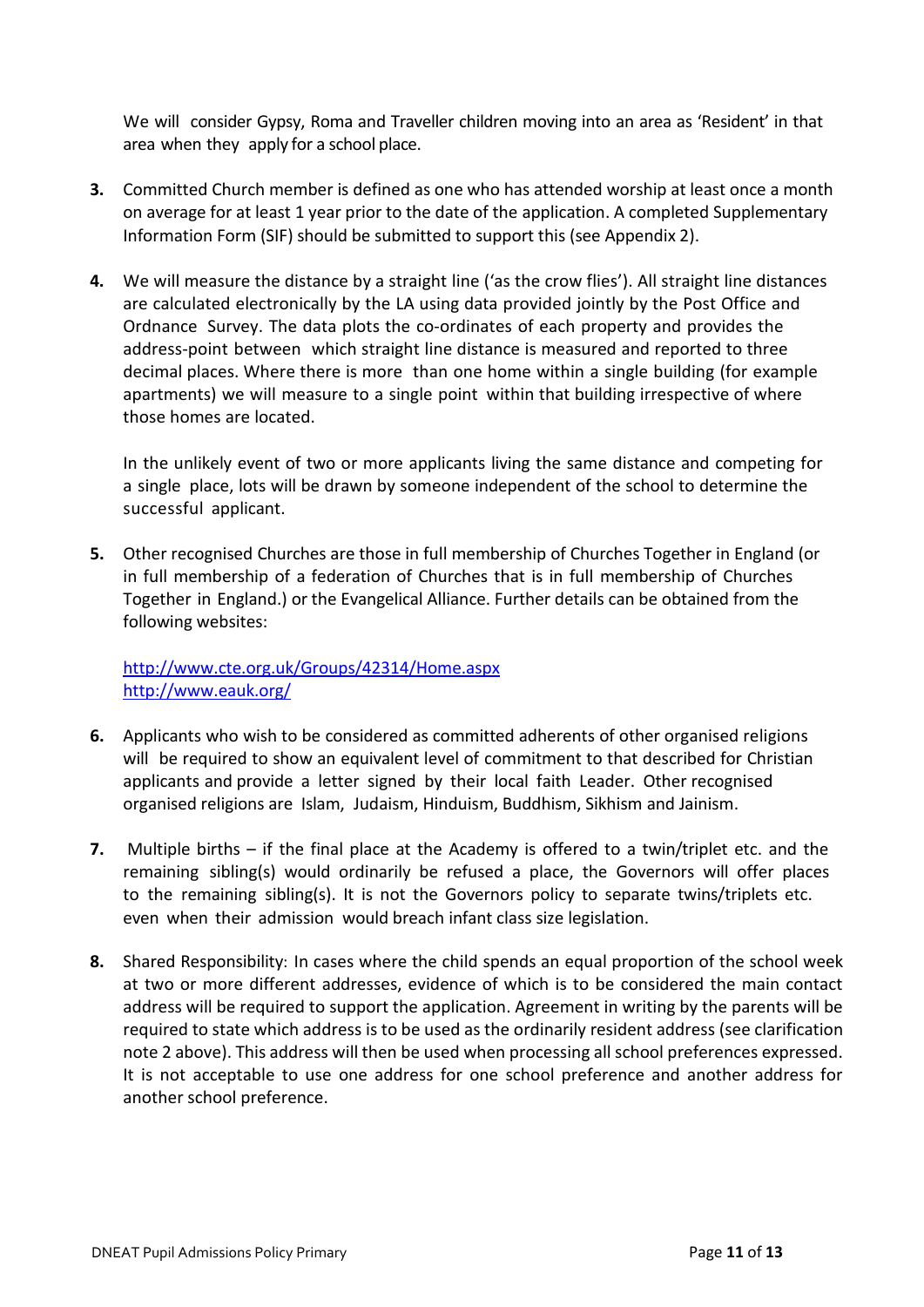#### <span id="page-11-0"></span>**APPENDIX 2**

#### **Supplementary Information Form for applications to**

### **Kessingland Church of England Primary Academy**

## *If you wish your application to be considered under Priority 5 of the oversubscription criteria please complete this form as fully as possible.*

- **This is not an application form. Applications for a school place must be made following the Suffolk County Council process.**
- **This form may be completed if ANY of your preferences are for**

**Kessingland Church of England Primary Academy – it is not compulsory to complete this form in order to make a valid application, but the information it contains may assist the Academy Trust (as the Admissions Authority) in applying their oversubscription criteria.**

• **Please refer to the details of the schools admissions criteria before you apply.**

*N.B. Forms which are altered or which contain incorrect information (eg address, date of birth, etc) will be considered invalid and this may prejudice your application.*

| <b>Full name of child</b>                            |  |
|------------------------------------------------------|--|
| Date of Birth                                        |  |
| <b>Current permanent address</b>                     |  |
|                                                      |  |
|                                                      |  |
|                                                      |  |
| <b>Contact Telephone Number</b>                      |  |
| Which Church do you attend?                          |  |
|                                                      |  |
| Please tick if you attend church at<br>least monthly |  |
|                                                      |  |